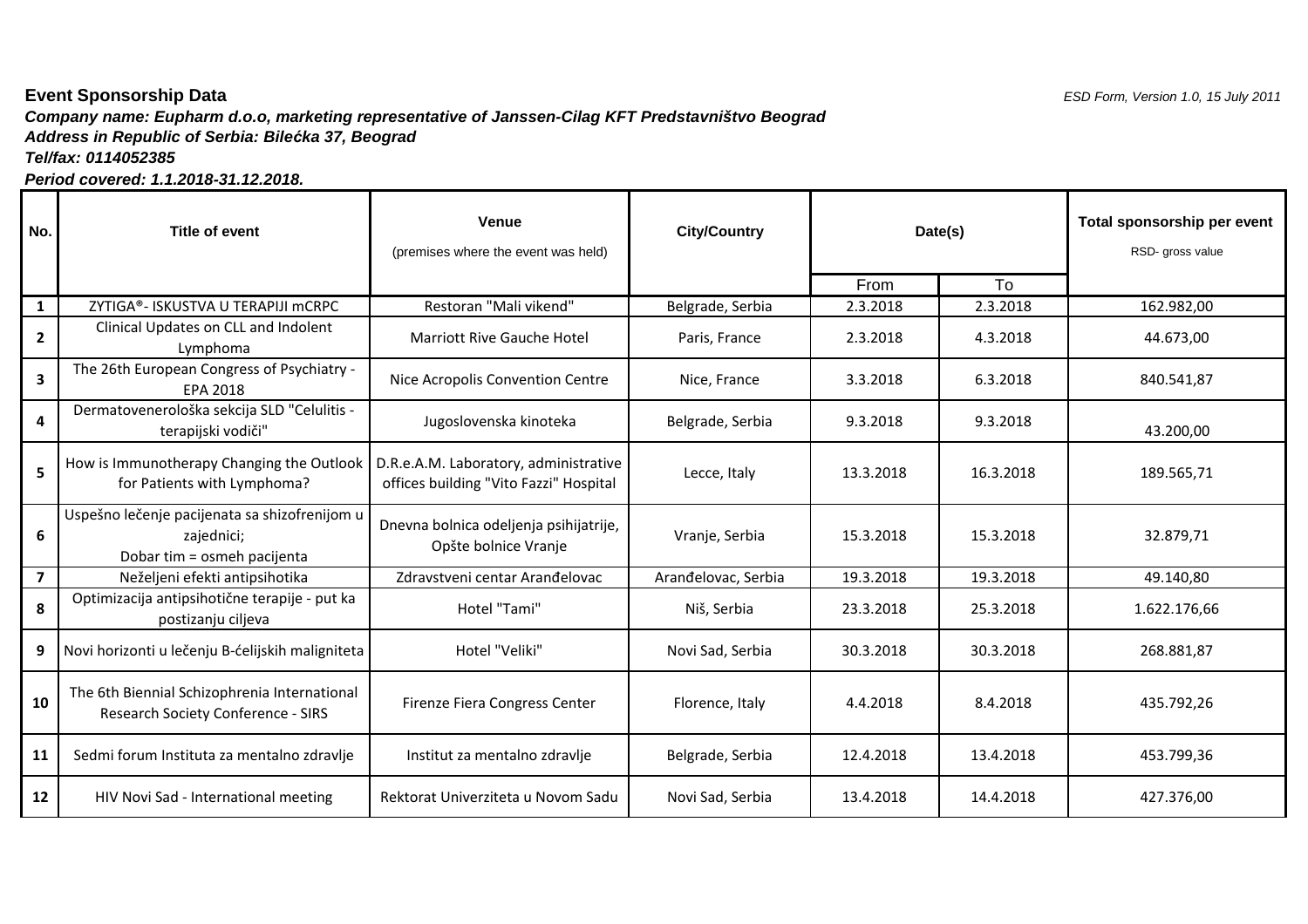| 13 | Koliko su dugodelujući antipsihotici potrebni u<br>terapiji pacijenata sa shizofrenijom?                                                             | Restoran "Koš"                                          | Kragujevac, Serbia     | 19.4.2018  | 19.4.2018  | 123.434,96   |
|----|------------------------------------------------------------------------------------------------------------------------------------------------------|---------------------------------------------------------|------------------------|------------|------------|--------------|
| 14 | The 1st European Myeloma Network Meeting                                                                                                             | Lingotto Conference Center                              | Turin, Italy           | 19.4.2018  | 21.4.2018  | 167.917,77   |
| 15 | Novi horizonti u lečenju HLL i MCL                                                                                                                   | Hotel My Place                                          | Niš, Serbia            | 25.4.2018  | 25.4.2018  | 275.491,15   |
| 16 | Centre of Excellence 2018 "Challenges in CLL<br>today"                                                                                               | St James University Hospital                            | Leeds, UK              | 16.5.2018  | 17.5.2018  | 110.186,00   |
| 17 | Multipli mijelom 2018: Standardi, dosadašnja<br>iskustva i perspektive                                                                               | Hotel Holiday Inn                                       | Belgrade, Serbia       | 17.5.2018  | 17.5.2018  | 354.000,00   |
| 18 | The 5th Maudsley Mediterranean Forum                                                                                                                 | Palazzo Comitini                                        | Palermo, Italy         | 21.5.2018  | 24.5.2018  | 271.861,16   |
| 19 | The 58th International Neuropsychiatric<br>Congress                                                                                                  | Hotel Park Plaza Histria                                | Pula, Croatia          | 25.5.2018  | 27.5.2018  | 364.388,30   |
| 20 | On line edukacija o kanceru prostate                                                                                                                 | N/A                                                     | N/A                    | N/A        | N/A        | 59.080,80    |
| 21 | Dugodelujući antipsihotici - kada, kome,<br>koliko?                                                                                                  | Restoran "Stari most"                                   | Šabac, Serbia          | 7.6.2018   | 7.6.2018   | 104.992,12   |
| 22 | HIV Forum 2018                                                                                                                                       | Hotel Hilton, Amsterdam                                 | Amsterdam, Netherlands | 7.6.2018   | 8.6.2018   | 211.704,00   |
| 23 | The 36th Vicenza Course on AKI & CRRT                                                                                                                | <b>Vicenza Convention Centre</b>                        | Vicenza, Italy         | 12.6.2018  | 14.6.2018  | 176.905,57   |
| 24 | The 23rd World Congress of the International<br><b>Association For Child and Adolescent</b><br>Psychiatry and Allied Proffesionals - IACAPAP<br>2018 | <b>Prague Congress Centre</b>                           | Prague, Czech Republic | 23.7.2018  | 27.7.2018  | 295.528,65   |
| 25 | Beogradski limfomski dani                                                                                                                            | Hotel Falkensteiner                                     | Belgrade, Serbia       | 14.9.2018  | 15.9.2018  | 143.868,00   |
| 26 | Edukativne brošure                                                                                                                                   | N/A                                                     | N/A                    | N/A        | N/A        | 72.000,00    |
| 27 | Zytiga®: ekspertska fokus grupa                                                                                                                      | Hotel Mama Shelter                                      | Belgrade, Serbia       | 1.10.2018  | 1.10.2018  | 1.405.836,61 |
| 28 | The 31st ECNP Congress                                                                                                                               | Centre Convencions Internacional de<br>Barcelona (CCIB) | Barcelona, Spain       | 6.10.2018  | 9.10.2018  | 1.142.656,79 |
| 29 | 2. Nacionalni kongres bolničke psihijatrije sa<br>međunarodnim učešćem                                                                               | Madlenianum teatar                                      | Belgrade, Serbia       | 10.10.2018 | 12.10.2018 | 1.392.601,04 |
| 30 | Zytiga - nove mogućnosti u lečenju<br>metastatskog karcinoma prostate                                                                                | Restoran "Ozon"                                         | Belgrade, Serbia       | 19.10.2018 | 19.10.2018 | 181.889,38   |
| 31 | Metastatski karcinom prostate - individualni<br>pristup pacijentu i nove perspektive                                                                 | Hotel "Sloboda"                                         | Šabac, Serbia          | 26.10.2018 | 27.10.2018 | 1.123.291,40 |
| 32 | HIV Drug therapy Glasgow                                                                                                                             | <b>Scottish Event Campus</b>                            | Glasgow, UK            | 28.10.2018 | 31.10.2018 | 199.216,23   |